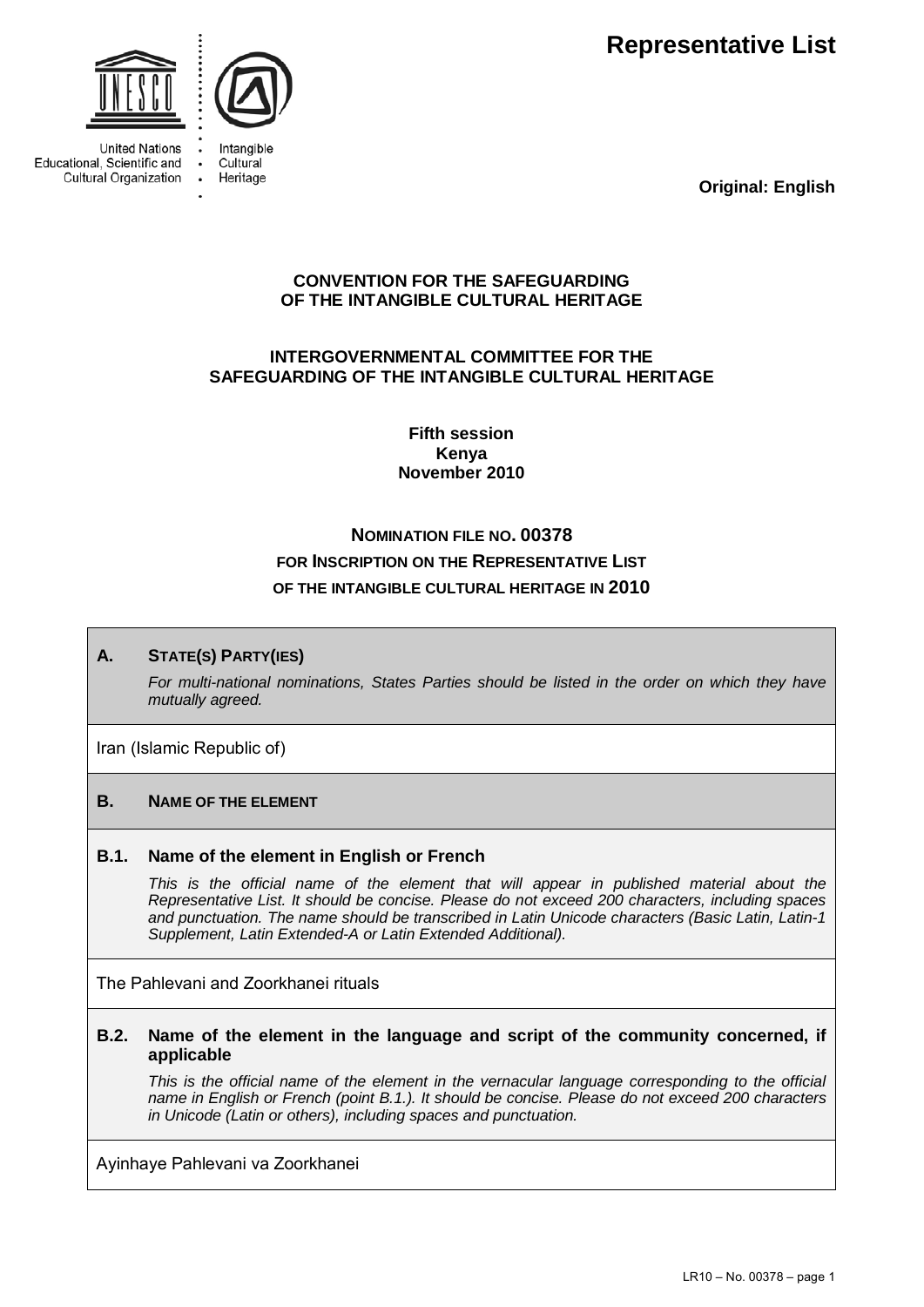#### **B.3. Other name(s) of the element, if any**

*In addition to the official name(s) of the element (B.1.) please mention alternate name(s), if any, by which the element is known, in Unicode characters (Latin or others).* 

—

## **C. CHARACTERISTIC OF THE ELEMENT**

#### **C.1. Identification of the communities, groups or, if applicable, individuals concerned**

*According to the 2003 Convention, intangible heritage can only be identified with reference to communities, groups or individuals that recognize it as part of their cultural heritage. Thus it is important to identify clearly one or several communities, groups or, if applicable, individuals concerned with the nominated element. The information provided should allow the Committee to identify the communities, groups or individuals concerned with an element, and should be mutually coherent with the information in sections 1 to 5 below.* 

This ritual is participated by men and a number of individuals from different groups and strata participate. It is performed throughout Iran. During the past years, some communities and NGO's have been established, as by-products of the ritual. These include (1) The Association of Morsheds, (2) The Association of Pishkesvats (3) The Pahlevani Society of Students, (4) The Pahlevani Society of High School Students, (5) The Pahlevani and Zoorkhanei Federation.

Besides the above-mentioned groups, there are 500 Zoorkhanes all over Iran. Each Zoorkhane comprises of practitioners, its founders and a number of Pīshkesvats.

1. Morsheds, singers who play musical instruments and recite epical and Sufi poems, lead the ceremony, and teach the ethical and social concepts.

2. Pīshkesvats are champions who gradually achieved high social status and passed different Sufi and ethical stages. In addition to their impact while proper practicing of movements and skills, they learn and transmit this heritage.

#### **C.2. Geographic location and range of the element and location of the communities, groups or, if applicable, individuals concerned**

*This section should identify the range of distribution of the element, indicating if possible the geographic locations in which it is centred. If related elements are practiced in neighbouring areas, please so indicate.* 

This ritual is performed in a place named "Zoorkhane". There are about 500 Zoorkhane's throughout Iran and most of them are in the central provinces.

## **C.3. Domain(s) represented by the element**

*Identify concisely the domain(s) of intangible cultural heritage manifested by the element, which might include one or more of the domains identified in Article 2.2 of the Convention. (This information will be used primarily for visibility, if the element is inscribed.)* 

Dramatic arts: this work is considered a dramatic art because of its performing nature and presence of audience and the use of scene, music and poetry.

Traditional craftsmanship: there are clothes and tools used in this element which are directly related to it and are built traditionally. Performing the ritual needs traditional skills.

Social practices, rituals and festive events: this element is a ritual which is engaged with the beliefs of people and aims at supporting the weak and improvement both physically and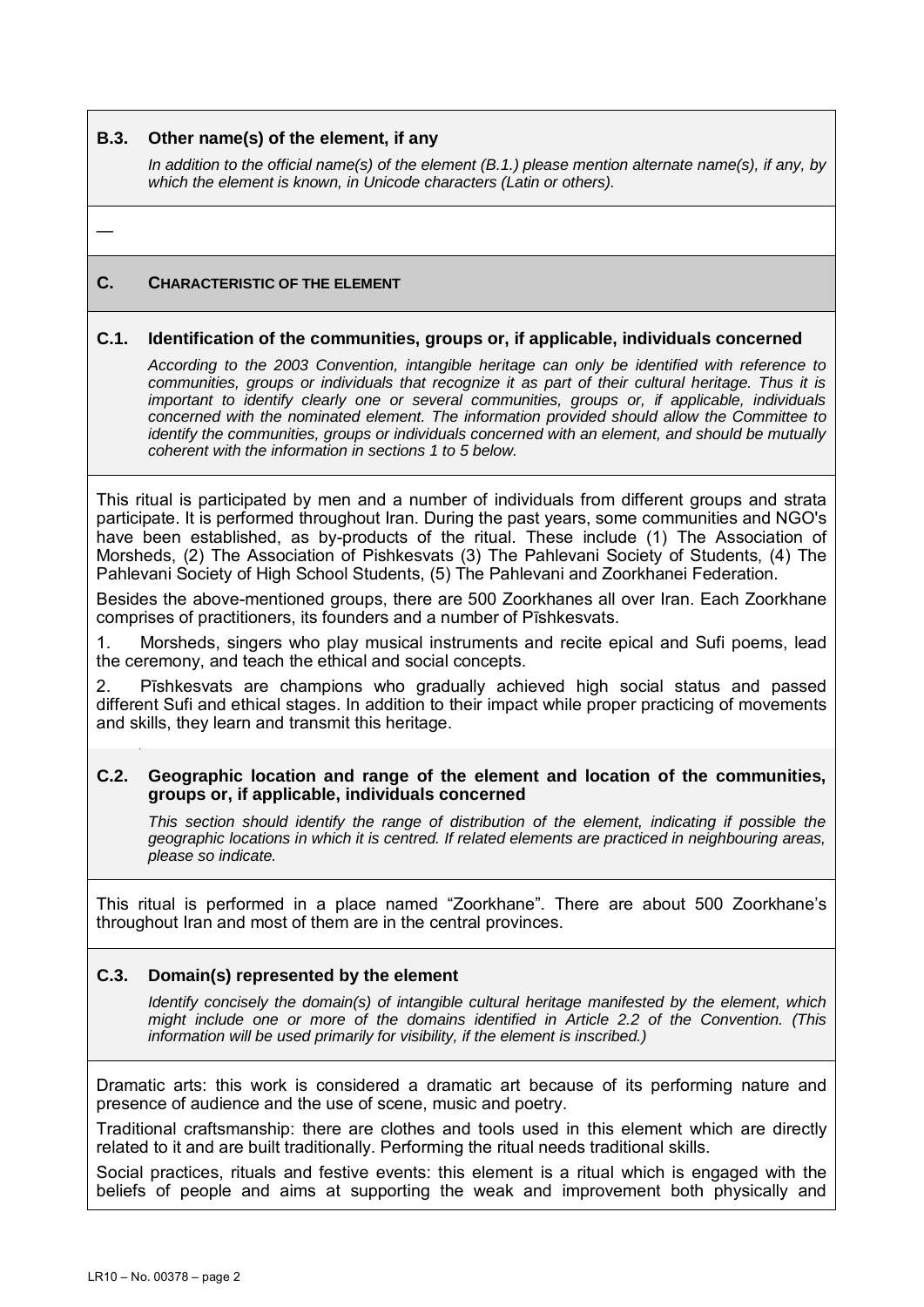spritually.

The oral heritage: in this work of art Mythical, epic and mystical poems are used.

#### **D. BRIEF SUMMARY OF THE ELEMENT**

*The brief description of the element will be particularly helpful in allowing the Committee to know at a glance what element is being proposed for inscription, and, in the event of inscription, will be used for purposes of visibility. It should be a summary of the description provided in point 1 below but is not an introduction to that longer description.* 

The Ritual of Pahlevani and Zoorkhanei (herein after called "the Element" in the whole document) is a collection of rhythmic moving skills, music and dramatic art in a holy place named "Zoorkhane". In this ritual a group of 10 to 20 men, using tools that symbolically represent the ancient weapons, perform rhythmic and musical, dramatic and ritualistic movements.

In this ritual, epical and mystical literature, along with rhythmic movements, are employed to create joy, health and ethical upbringing.

Zoorkhane is architecturally influenced by Islamic and the Mithraic elements and consists of a dome, internal decorations, a seat for Morshed (singer and Player), an octagonal arena wherein the Element is practiced and some places surrounding the arena where on the audience sit. Now, 500 Zoorkhane's are active and managed by people in Iran.

This Element is influenced by mystical and epical concepts and roots back to Mithraism i.e. 3000 year ago.

#### **1. IDENTIFICATION AND DEFINITION OF THE ELEMENT (CF. CRITERION R.1)**

*This is the key section of the nomination to satisfy criterion R.1: "The element constitutes intangible cultural heritage as defined in Article 2 of the Convention". A clear and complete explanation is essential to demonstrate that the nominated element meets the Convention's definition of intangible heritage. This section should address all the significant features of the element as it exists at present, and should include:* 

- *a. an explanation of its social and cultural functions and meanings today, within and for its community,*
- *b. the characteristics of the bearers and practitioners of the element,*
- *c. any specific roles or categories of persons with special responsibilities towards the element,*
- *d. the current modes of transmission of the knowledge and skills related to the element.*

*The Committee should receive sufficient information to determine:* 

- *a. that the element is among the "practices, representations, expressions, knowledge, skills as well as the instruments, objects, artefacts and cultural spaces associated therewith —";*
- *b. "that communities, groups and, in some cases, individuals recognize [it] as part of their cultural heritage";*
- *c. that it is being "transmitted from generation to generation, [and] is constantly recreated by communities and groups in response to their environment, their interaction with nature and their history";*
- *d. that it provides communities and groups involved with "a sense of identity and continuity"; and*
- *e. that it is not incompatible with "existing international human rights instruments as well as with the requirements of mutual respect among communities, groups and individuals, and of sustainable development".*

*Overly technical descriptions should be avoided and submitting States should keep in mind that this section must explain the element to readers who have no prior knowledge or direct experience of it. Nomination files need not address in detail the history of the element, or its origin or antiquity.* 

The Ritual of Pahlevani and Zoorkhanei is a collection of rhythmic moving skills, music and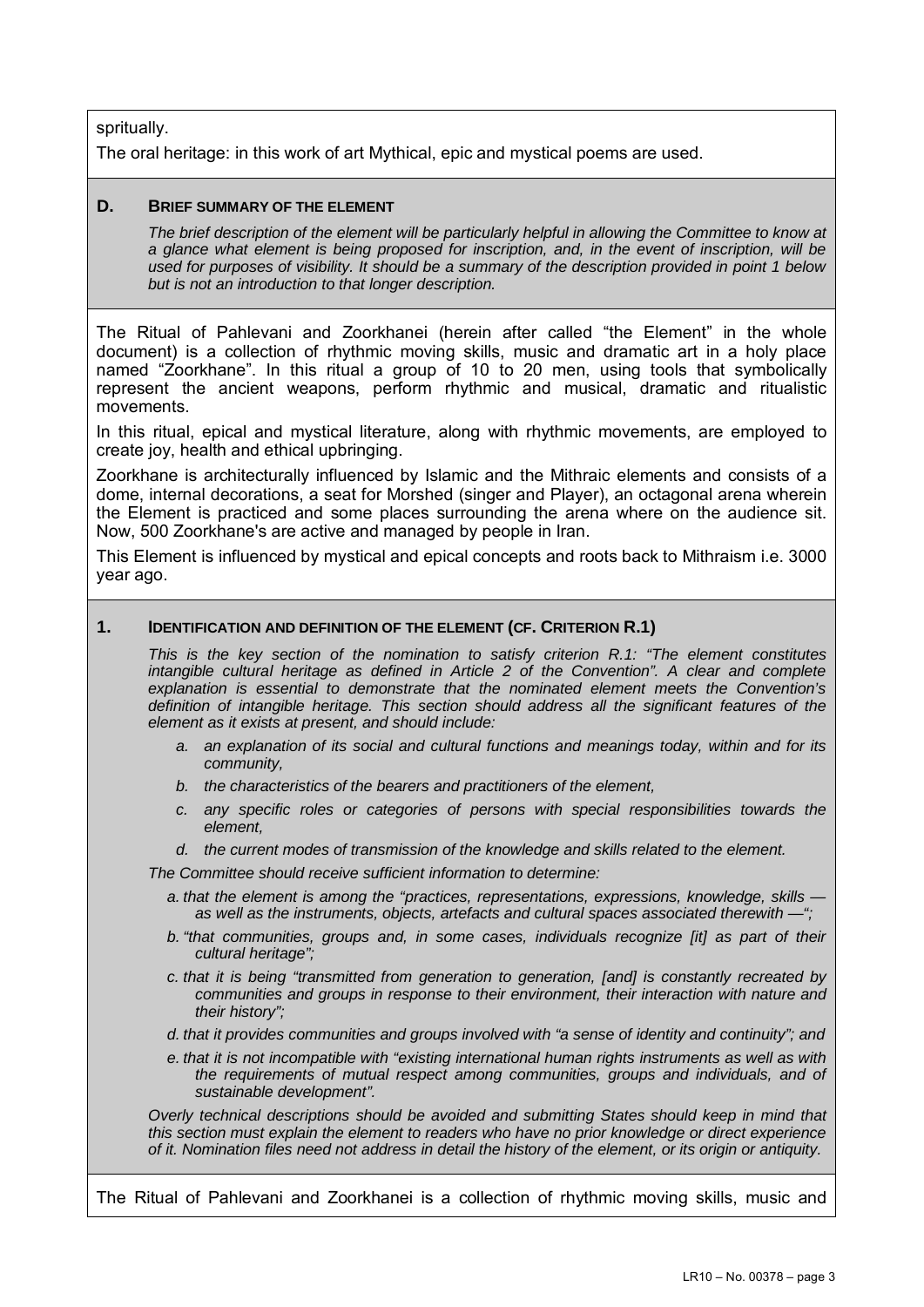dramatic art in a holy place named "Zoorkhane". In this ritual a group of 10 to 20 men, using tools that symbolically represent the ancient weapons, perform rhythmic and musical, dramatic and ritualistic movements.

In the history of Iran, this Element has been influenced by epical myths and a worldview based on the ancient Iranian ethical trilogy "Good Though, Good Deed, Good Speech". It roots back to Mithraism in 3000 years ago. This ritual has been and is practiced from the ancient times in most parts of Iran as well as some regions of such neighboring countries as Afghanistan, Tajikistan, Azerbaijan, Iraq, Pakistan, India.

The element enjoys a masculine nature and its practitioners belong to all social strata. Ethical and chivalrous values are instructed under the supervision of a Pahlavan ("champion", a master in skills and heroic ethics) within the epical poems recited by a Morshed ("preceptor"), accompanied by music and sport rhythmic movements.

"Morshed" is a singer who plays "Zarb", an Iranian percussion instrument, recites epical and mystical poems, and leads and harmonizes chanson with the music and sport-like dramatic movements. The poems that are recited by the Morshed constitute part of Zoorkhanei literature.

In the course of the ritual, dramatic, sport-like, musical and acrobatic movements are performed and, finally, the ceremony is ended with prayers that connote expansion of peace and friendship among nations, and resolving the needy people's hardships.

Golrīzān Ceremony: One of the side programs of the Element is the "Golrīzān" Ceremony that is organized as a homage for pioneers (Pīshkesvat's), champions and preceptors, or for collecting financial contributions for the needy, the sick, or orphans. In this ceremony flowers are put at every corner of Zoorkhane, as a sign for invitation for contribution; the collected contributions are, then, secretly granted to the needy, by a group of trustees.

The practitioners in the ritual wear special sportswear, usually, consisting of a pair of trunks decorated with Arabesque drawings- and a t-shirt. On the clothes and some of the Zoorkhanei tools, motifs of Botee-Jeghghe (an abstraction of a bent cypress symbolizing a humble champion) are observed.

Social and Cultural Functions:

• Pahlavans continue to play the important role of administrators of social security for the community (especially in villages);

• Considering the large number of active Zoorkhane's –about 500- throughout the country, this Element can occupy the people's, especially the youth's, leisure time, and propagate mental and social health among them.

• Considering the absence of age limits for practicing the rituals, hence, fathers and sons participate abreast, and this leads to less cleavage between the generations.

• Regarding the participation of people from different classes and strata, disregarding social privileges, the only criterion shall remain as their chivalrous characteristics and seniority, and this shall encourage respect for peace and ethical values.

• The council of each Zoorkhane –comprising of owner(s), Morshed's, manager, and a few number of pioneers and practitioners- manages and programs the activities and ceremonies. The budget needed is financed through people's donations and practitioners' contributions.

• All social strata including, teenagers, youth, adults and elders, both urban and rural, university students, clergies, various guilds and professions participate in the ritual as Morshed's, Pahlavan's, or practitioners. The participation does not recognize any religious limitations.

• The most prominent rank in the ritual is "Pahlevanī" that a person acquires after learning the individual skills and arts, and more importantly, the high morals of Pahlavanī. Therefore, as Pahlavan's enjoy high positions in the community; they function unofficially as authorities for settlement of family and local problems, and references of appropriate social behavior.

Methods of Transmission and Training:

• There are two general methods for transmission and training: traditional and modern. In traditional method, the skills, manners and morals are learnt chest-by-chest, by master on pupil, as well as through observation accompanied by participation. The modern method, popular only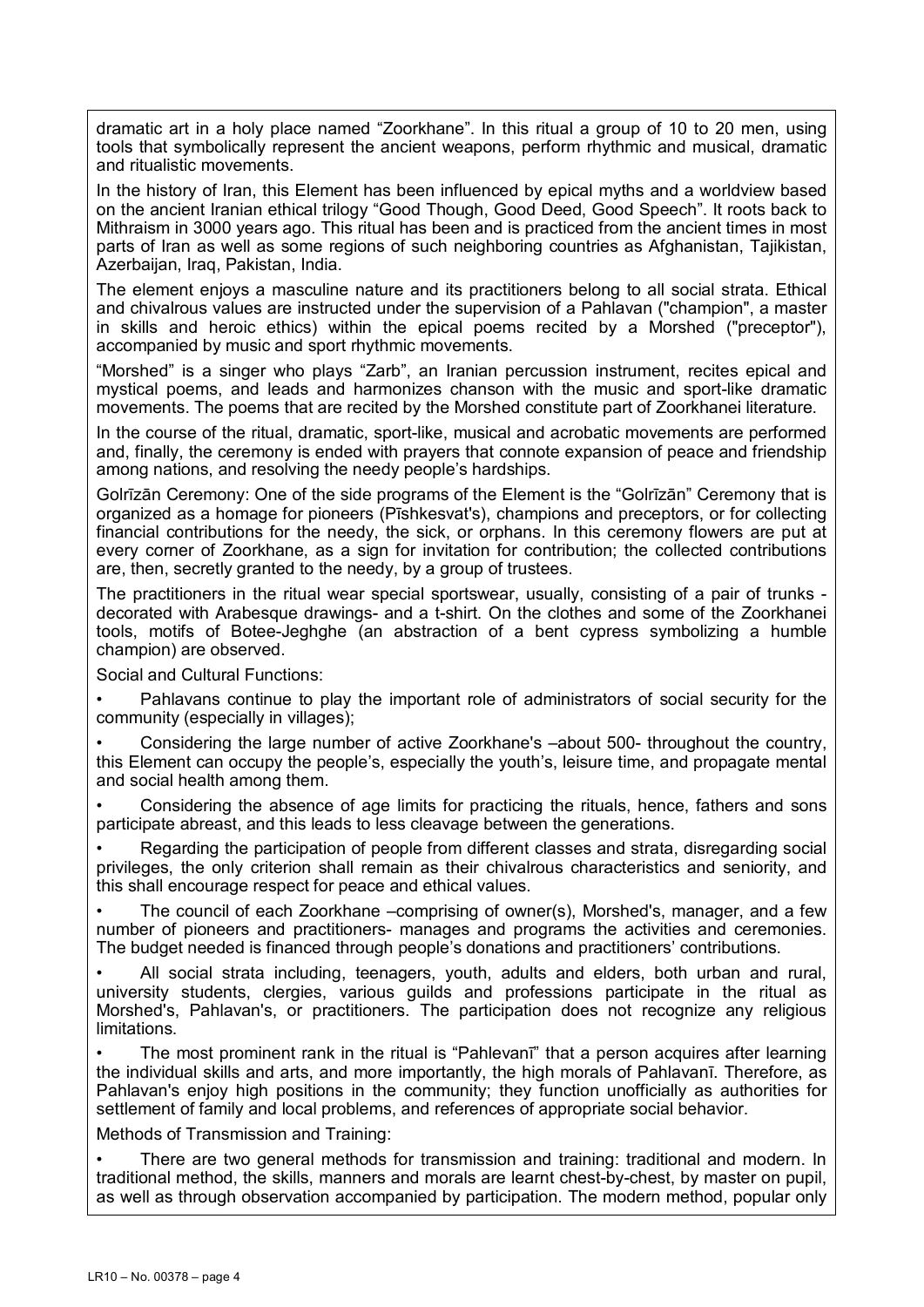recently, constitutes training courses in Zoorkhane instructed by pioneer coaches.

• The traditional music training: The interested individual needs to possess an acceptable voice quality. He, first, learns the skills to play Zarb, and then the singing skills, to sing/recite epical and mystical poems of Zoorkhanei literature in the framework of the Iranian Traditional Musical Repertory. The trainee should also pass mystical and ethical stages to become a Morshed. The process lasts for many years, during which the Morshed acquires a valuable position in the ritual and the society.

• The modern music training: The interested individual participates in special classes in Zoorkhane's. Besides learning the Iranian Traditional Music, he learns to play the percussion instruments based on a syllabus.

The skills that are often learnt via traditional method are based on observation accompanied by participation. The beginners are trained via mater-student method and under the supervision of one of the pioneers. Meanwhile, Pahlevani manners and ethics are also transmitted to the individual.

Location:

• Zoorkhane, the place for the administration of the Element enjoys a special architecture, a blend of Mithraic temples and Islamic architecture. The major sections of the place include a dome, the arena (Gowd: an octagonal pit, 70cm deep, wherein the rituals are administered and the practitioners stand on specific spots according to age and seniority), the audience seats (overlooking the arena), and "Sardam" wherein the Morshed sits. The Zoorkhane gate is short to encourage bending at the entrance to pay respect toward the holy place.

Tools, Equipment and Sportswear:

• The tools, equipment and sportswear of Zoorkhane are mostly made in the cities of Tehran and Mashhad by skillful craftsmen.

#### **2. CONTRIBUTION TO ENSURING VISIBILITY AND AWARENESS AND TO ENCOURAGING DIALOGUE (CF. CRITERION R.2)**

*The nomination should demonstrate (Criterion R.2) that "Inscription of the element will contribute to ensuring visibility and awareness of the significance of the intangible cultural heritage and to encouraging dialogue, thus reflecting cultural diversity worldwide and testifying to human creativity".* 

*Please explain how the element's inscription on the Representative List will contribute to ensuring visibility of the intangible cultural heritage and will raise awareness at the local, national and international levels of its importance. This section need not address how inscription will bring greater visibility to the element, but how its inscription will contribute to the visibility of intangible cultural heritage more broadly.* 

*Explain how inscription will promote respect for cultural diversity and human creativity, and will promote mutual respect among communities, groups and individuals.* 

• Considering the fact that some countries such as South Korea, Thailand, Indonesia, Nepal and Malaysia have been attracted toward the Element, as they have requested for assistance from Iran for establishment and promotion of the element in their counties, the Element can be concluded to enjoy great potentials to enrich cultural and social spheres worldwide. Therefore, inscription of this Element on the Tentative List, can raise the awareness of different nations about its hidden values.

• Considering the fact that the practitioners of the Element belong to all age groups, from teenagers to elders, there exists a suitable ground for relationship between fathers and sons, in a way that the fathers, as "masters", can transmit many skills and manners to the sons, as "trainees". Therefore, inscription of this Element on the Tentative List can provide a suitable pattern for inter-generational interactions and decreasing the gaps between generations.

• Inscription of the Element on the Tentative List will define it as a common cultural heritage of the humanity and promotes the attention and respect towards this 300-year-old ritual, as well as to the civilizations that have affected the Element in the course of time.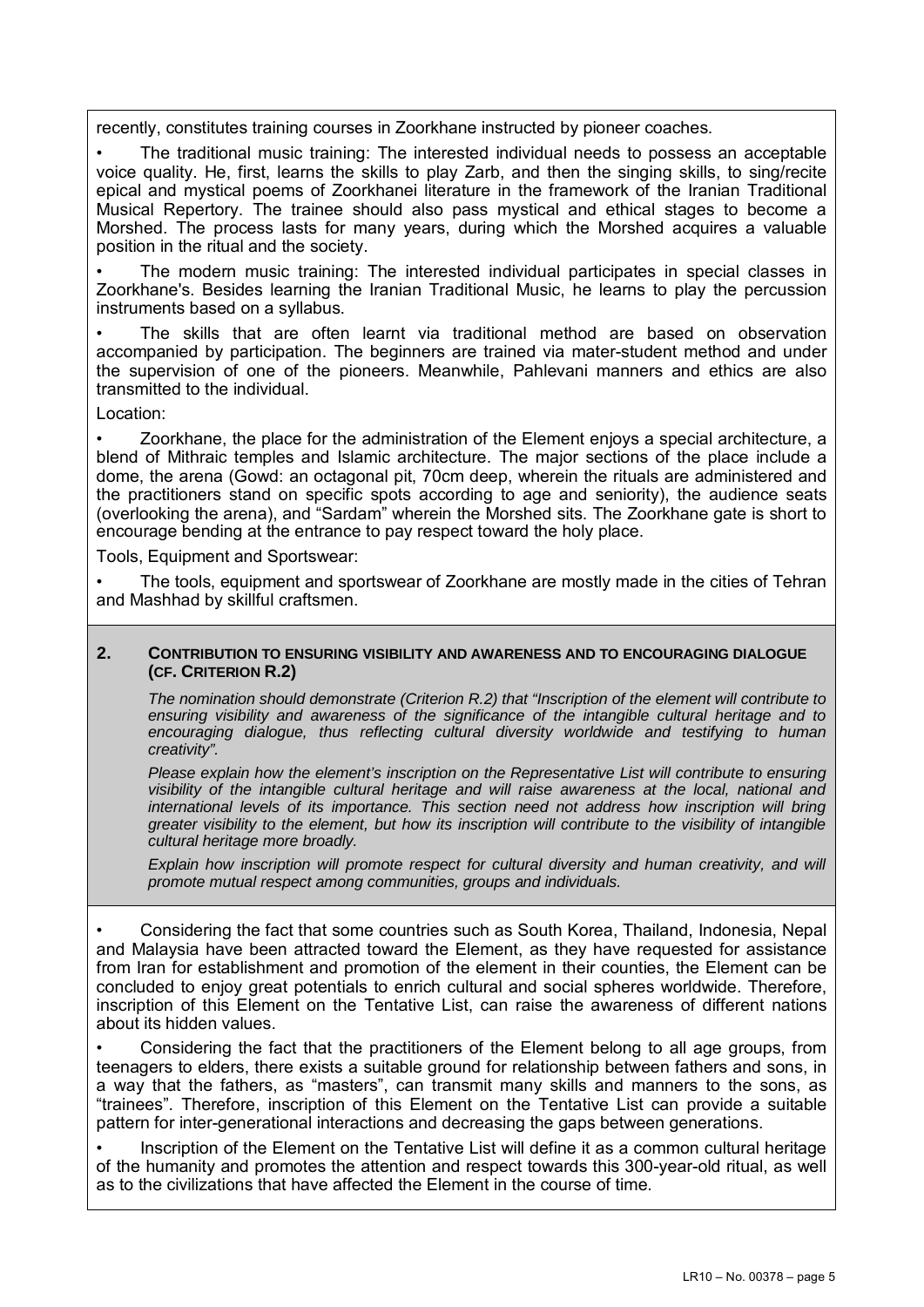• The participants in the Pahlevani Ritual constitute an organized group, with functions like those of NGO's. Among such functions, securing the area they live in, helping the needy people, and decreasing individual and social harms, are worth mentioning. The inscription of the Element leads to more attention and awareness, and develops and strengthens the abovementioned functions in the Iranian society.

• Considering some elements like vitality, virility and ethics in this Ritual, as well as the employment of artistic methods in practice, the inscription of the Element introduces proper patterns to attract the youth and encouraging dialogue with them.

• Considering the architecture, poetry, music, mythological literature, ethical concepts and especially peaceful concepts in the Element, it is capable of being introduces as a proper representative of the Iranian and regional communities' and groups' culture and identity. Therefore, inscription of this Element shall enhance awareness about the culture of the region, and facilitates a ground for creating a dialogue throughout the world.

The Element enjoys a long history in Iran and her neighboring countries, including Tajikistan, Afghanistan, Iraq, Pakistan, India, and Azerbaijan, and, as a result, it has embraced numerous varieties in practice and content, having emerged from these cultures. Therefore, inscription of this Element can encourage other nations of the region to join the Dossier.

#### **3. SAFEGUARDING MEASURES (CF. CRITERION R.3)**

*Items 3.a. to 3.c. request the elaboration of a coherent set of safeguarding measures as called for in Criterion R.3: "Safeguarding measures are elaborated that may protect and promote the element". Such measures should reflect the broadest possible participation of the communities, groups or, if applicable, individuals concerned, both in their formulation and in their implementation.* 

#### **3.a. Current and recent efforts to safeguard the element**

Please describe the current and recent efforts of the concerned communities, groups or, if *applicable, individuals to ensure the viability of the element. Describe efforts of the concerned State(s) Party(ies) to safeguard the element, taking note of external or internal constraints, such as limited resources.* 

• Financial supports for establishment, revitalization, restoration and equipping of Zoorkhane's by the Physical Education Organization ("PEO") and Governorships:

According to a five-year program, it is stated that 370 Zoorkhane's are to be established, revitalized, restored and equipped. In the last two years, 170 Zoorkhane's have been equipped and restored, and 95 ones have been revitalized and established; the rest will be done within the coming three years. In the current year (Persian calendar equal to 2009-2010) PEO has contributed 60 million US\$ and the Governorships have allocated 4.4 billion US\$ in this respect. The mentioned sums of money can cover only 30% of the costs and the main expenses have been and are permanently financed by the practitioners and the benevolent

• Arranging health insurance for the deprived Morshed's, by the Social Security Organization, with co-operation of the Association of Morshed's ("AOM"), and Pahlevani & Zoorkhanei Federation ("PZF"). At present, 1087 individuals are members of the AOM;

• Providing an archive of Morsheds' music and songs by AOM;

• Introduction of the Element at international level via brochures, books, and CD's in 5 languages, by PZF;

• Foundation of two associations of the Element in the Education Ministry (MoE) and the Sciences, Researches and Technology Ministry (SRTM) since 2008. They have active branches in all universities and 70 cities of the country.

- Pahlevani and Zoorkhanei Federation publishes a specialized magazine "Dalīlestān";
- Organizing festivals for all ages by PEO, AOM and the Association of Pioneers (AOP);
- Efforts made to establish the Zoorkhane-Builder Benevolents NGO and attracting people's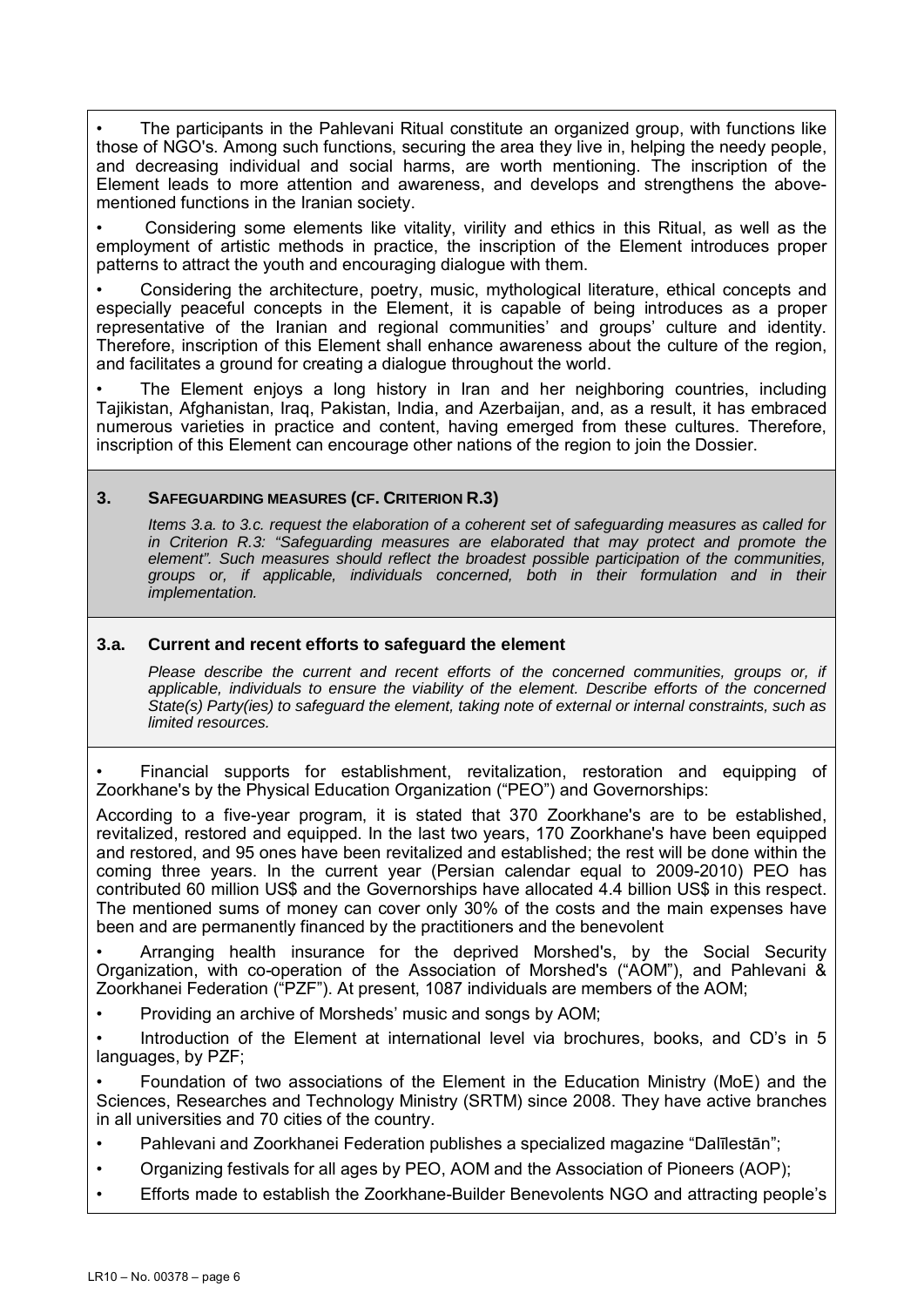contributions for building Zoorkhane by PZF, AOM & AOP. The NGO has not yet been registered, but it has held several meetings and started to attract members;

• Producing short movies on Pahlevani stories and animations for kids, as well as TV broadcastings;

There are several research projects under way which work on methodology, culture, history and music of Zoorkhane;

• Broadcasting the Element on radio and TV within the last 30 years by IRIB

• Organizing performances in several countries and also in permanent Headquarters of UNESCO to raise the awareness of nations about the Element;

• Honoring elder Morshed's and pioneers, and introducing them through the mass media as the human treasures by AOM, AOP, PZF & IRIB;

• Sending Pahlavan's to different countries for training the interested people by PZF, AOM &  $AOP$ 

#### **3.b. Safeguarding measures proposed**

*For the Representative List, the safeguarding measures are those that may help to solidify the element's current viability and to ensure that its viability is not jeopardized in the future, especially as an unintended result of inscription and the resulting visibility and public attention.* 

*Identify and describe the various safequarding measures that are elaborated that may, if implemented, protect and promote the element, and provide brief information concerning, for example, their priority, scope, approaches, timetables, responsible persons or bodies, and costs.* 

By virtue of the By-laws for Promotion of Pahlevani Culture, adopted in 2009 by the Council of National Public Culture, a comprehensive plan for renovation and purposeful development of the Element, with regard to safeguarding the related traditional and local identities, has been approved. The programs and duties of different organizations of the country are under study for budgeting and scheduling, as well as determining the monitoring systems for good performances. The mentioned by-laws have assigned the following activities for the concerned organizations:

Utilizing TV channels in provinces and promotion of this Element through employing different audio-visual productions in Co-operation with PZF. Although the Element has been broadcasted from 15 years ago, and several movies and animations on Pahlavans' biographies and legends have been produced, but by virtue of the by-laws, IRIB has been determined to produce such movies based on local cultural spheres;

• Allocation of places for Zoorkhane's in urban comprehensive plans for restoration and building of Zoorkhane in populated areas, in harmony with the necessities of each zone, by the Ministry of Housing and City-Planning and PZF. The By-laws foresee that the foregoing Ministry must set a place in each area in new cities and/or in old urban areas;

• Continued reconstruction, restoration, and construction of Zoorkhane's by the Governorships, PEO, councils of Zoorkhane's, the Iranian Cultural Heritage, Handicrafts and Tourism Organization ("ICHTO"). The PZF will coordinate the concerning organizations. Among 370 Zoorkhane's programmed in the 5-year program, 105 ones are under work in the coming 3 years;

• Providing necessary infra-structures for organizing training Morshed's and trainers in both traditional and modern methods, by AOM, AOP, PZF & PEO. Some preliminary works have been done to establish the Academy of Pahlevani and Zoorkhanei Rituals that will be inaugurated in Shahid Fahmideh Zoorkhane, Tehran, by the next year;

• Preparing syllabus on the Element in Collegiate majors including music, anthropology, physical education, and encouraging and leading the articles and thesis's by SRTM, AOM, AOP  $&$  PZF;

• Establishing a museum of Pahlevani and Zoorkhanei Rituals by ICHTO. There are more than 300 anthropological museums (every city has at least one anthropological museum), most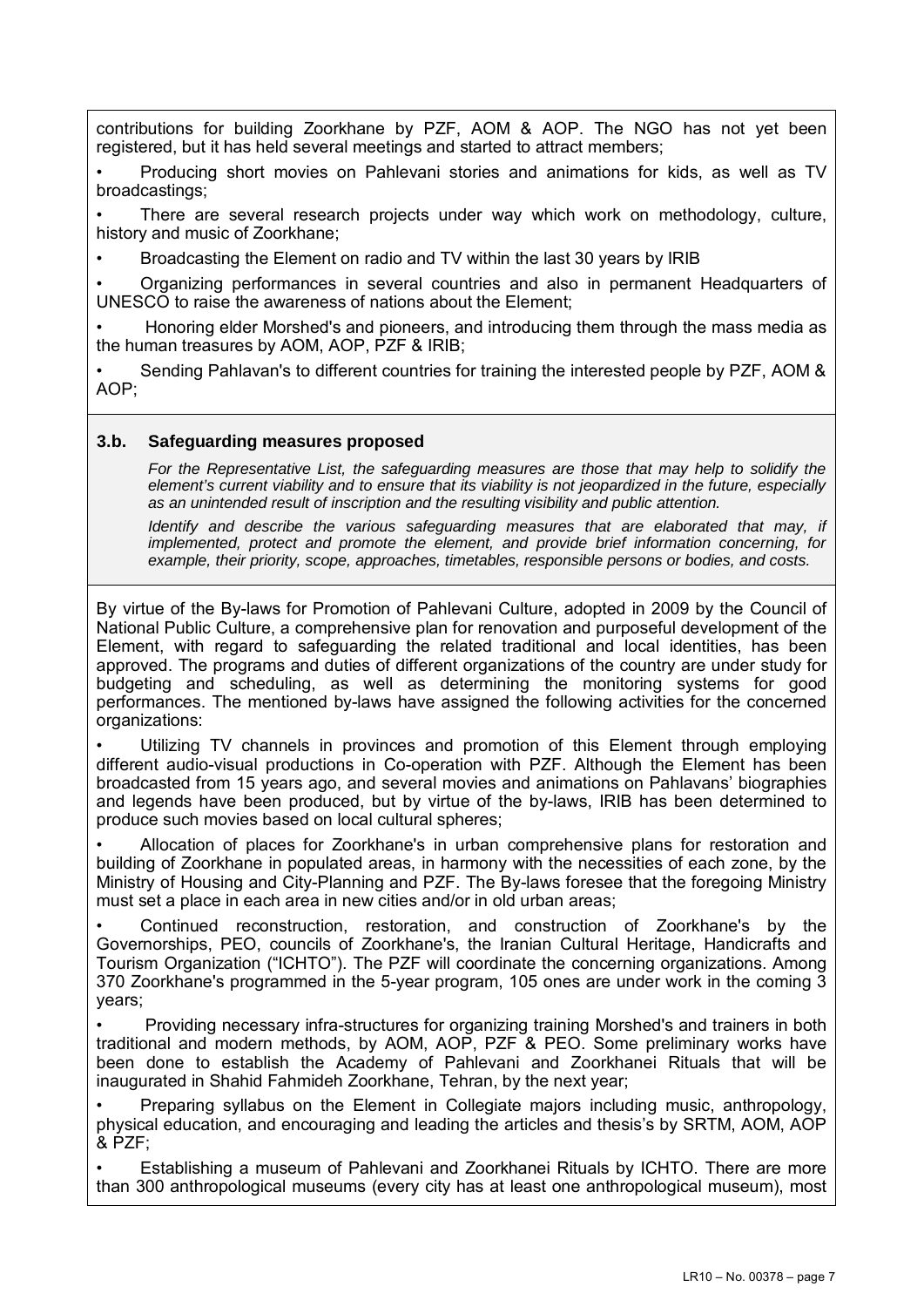of which possessing some Zoorkhane objects and elements. There exists, however, no independent museums in this respect ;

• Promoting the Element among pupils and students through extra programs including visits of Zoorkhane's, organizing festivals, meeting with Pahlavan's, moving picture shows in educational centers etc, by MOE, councils of Zoorkhane's, AOM, AOP & PZF;

• Establishing financial funds supporting the Pahlevani Rituals by practitioners and ordinary people;

• With regard to non-existence of international conventions on the intellectual properties, the inscription of the Element may lead to some abuses, therefore, it is suggested that the complete and correct performances would be available for public via different means, including concerning websites, NGO's and centers.

It is worth mentioning PZF is responsible for supervising the proper performances of implementation of the "By-laws for Promotion of Pahlevani Culture" approved by the Council of National Public Culture.

## **3.c. Commitment of communities, groups or individuals concerned**

*The feasibility of safeguarding depends in large part on the aspirations and commitment of the communities, groups or, if applicable, individuals concerned. This section should provide evidence that the communities, groups or, if applicable, individuals concerned have the will and commitment to safeguard the element if conditions are favourable. The best evidence will often be an*  explanation of their involvement in past and ongoing safeguarding measures and of their *participation in the formulation and implementation of future safeguarding measures, rather than simple pledges or affirmations of their support or commitment.* 

AOM, AOP, PZF and councils of Zoorkhane's (ca. 500 councils) constitute the whole set of practitioners and groups that are non-governmentally administered. These groups are responsible for most of the instances mentioned in parts 3(a) & (b). The instances in which they participated are as follows:

• AOM has provided a large part of the databank and archive of Morshed's throughout the country. The databank is constantly updated;

• The government has paid only 30% of the costs for restoration, reconstruction, revitalization and construction of the Zoorkhane's and the rest continues to be financed by the practitioners and people;

• Considering the attractions laid in the Element, PZF has made efforts to produce brochures and movies and broadcasting them via TV and radio and other means of publicizing, in order to prevent unauthorized and non-standard copying;

• PZF, AOM and AOP have participated and now keep their participation for establishing and developing Pahlevani groups and associations in MoE and SRTM and their branches in universities and 70 cities;

• To raise the awareness of other nations, creating interaction and training the requesting communities, PZF, PEO, AOM and AOP dispatch annually groups of practitioners and masters to other countries. In the recent years, this work has been furthered.

• All training activities mentioned in parts (a) and (b) are done by AOM, AOP & PZF and participation of other organization;

PZF as an NGO is responsible to supervise the good implementation of all governmental approvals in this respect and submit reports to the Council of National Public Culture.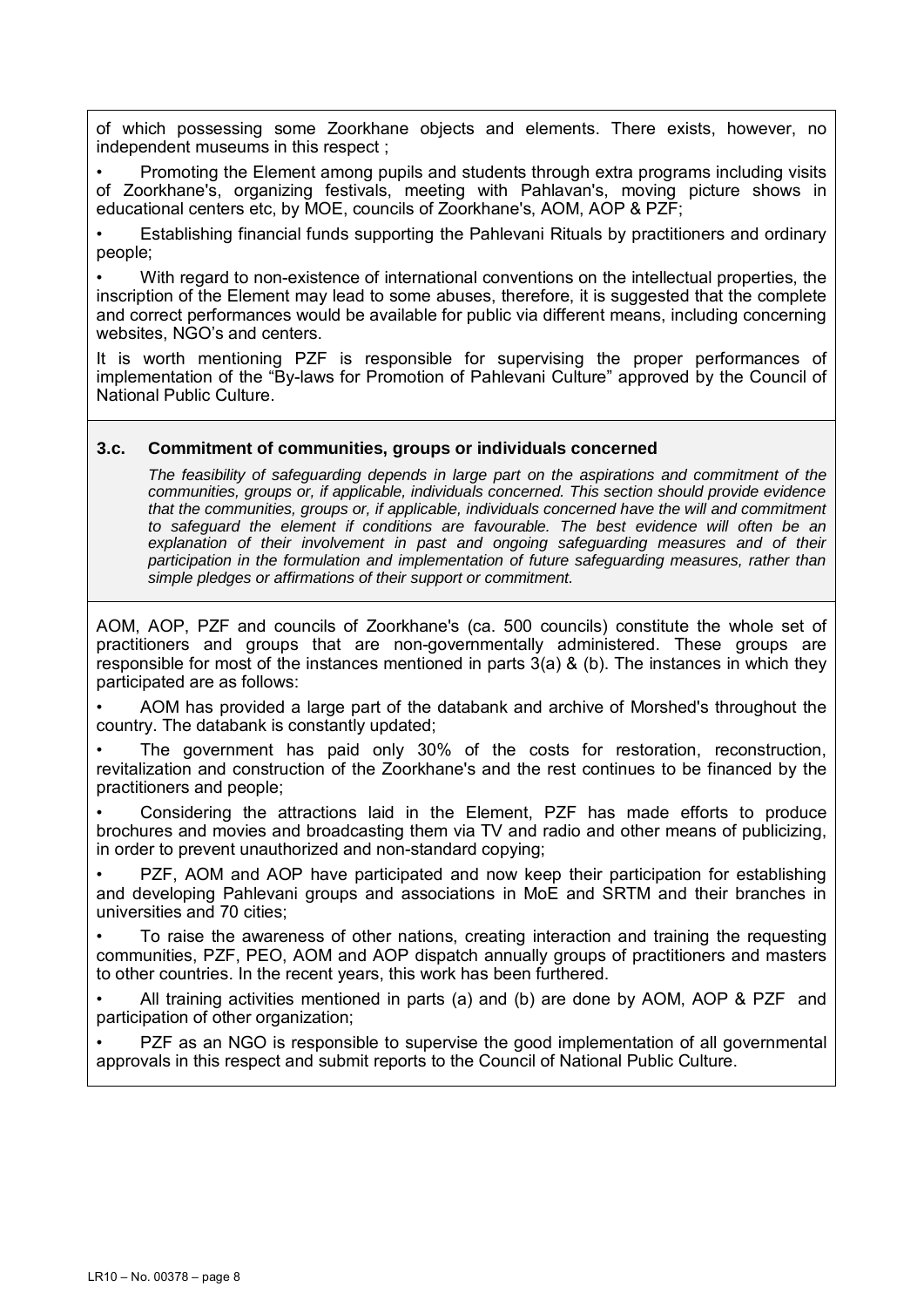## **3.d. Commitment of State(s) Party(ies)**

*The feasibility of safeguarding also depends on the support and cooperation of the concerned State(s) Party(ies). This section should provide evidence that the State Party concerned has the commitment to support the safeguarding effort by creating favourable conditions for its implementation and should describe how the State Party has previously and will in the future demonstrate such commitment. Declarations or pledges of support are less informative than explanations and demonstrations.* 

• PEO and governorships allocate annually a determined budget to support Zoorkhane's. As mentioned earlier, within the 5-year Program (2008-2013) 370 Zoorkhane's will be restored equipped, revitalized and constructed; here, 30% of the costs (ca. 45 million US\$) shall be paid by the Government. The President also contributed 300 thousand US\$ in the current year and the Islamic Assembly has approved the sum of 1 million US\$ as surplus budget.

• All those Morshed's and practitioners who became Pahlavan's and had not been insured, now are under Medicare. This task has been done by the Social Security Organization with cooperation of AOM & AOP;

SRTM & MoE, besides to their previous activities in establishment of Pahlevani associations and promotion of the Element, have obliged to schedule and budget for raising the awareness of the young generation, putting syllabus for awareness-raising and transmission of the Element. They submit their reports to the Council of National Public Culture;

• IRIB, with its 30-year activities in broadcasting programs and movies about he Element, has assigned to activate all its branches across the country for promotion and raising the awareness about the element. IRIB will submit its reports to the Council of National Public Culture.

• ICHTO is responsible for establishing the Museum of Pahlevani and Zoorkhanei Rituals and has quantitatively and qualitatively done the major researches on the Element. The preliminary studies for establishment of the said museum have been accomplished.

## **4. COMMUNITY PARTICIPATION AND CONSENT IN THE NOMINATION PROCESS (CF. CRITERION R.4)**

*This section asks the submitting State Party to establish that the nomination satisfies Criterion R.4: 'The element has been nominated following the widest possible participation of the community, group or, if applicable, individuals concerned and with their free, prior and informed consent'.* 

## **4.a. Participation of communities, groups and individuals in the nomination process**

*Describe how and in what ways the community, group or, if applicable, individuals concerned have participated actively in the nomination process at all stages, as required by Criterion R.4. States*  Parties are further encouraged to prepare nominations with the participation of a wide variety of *other concerned parties, including where appropriate local and regional governments, neighbouring communities, NGOs, research institutes, centres of expertise and other interested parties. The participation of communities in the practice and transmission of the element should be addressed in point 1 above, and their participation in safeguarding should be addressed in point 3; here the submitting State should describe the widest possible participation of communities in the nomination process.* 

• Council members of "Fahmide Zoorkhane" and "Keshvari Zoorkhane", all being the practitioners of the Element, provided a number of audio-visual documents, and facilitated film making of the Zoorkhane architecture;

Members of the Association of Morshed's, all being the practitioners of the Element, facilitated interviews with morshed's and Morshed trainees. They also provided information on traditional and modern methods of Morshed-training;

• The Association of Pishkesvat's facilitated interviews with Pahlavan's and provided information on the traditional methods of training and transmission;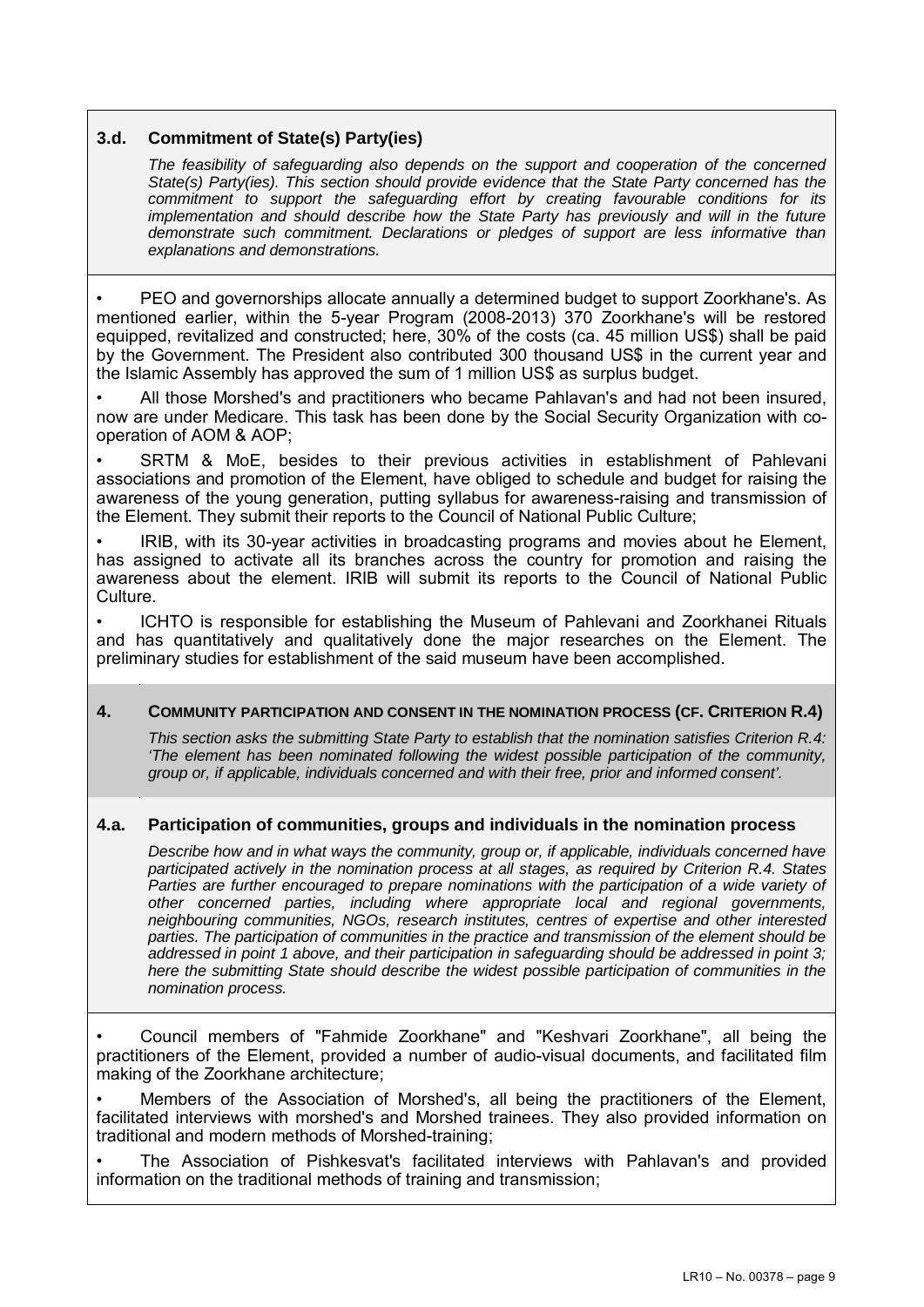• The Pahlevani and Zoorkhanei Federation provided documents on individual, public and private activities, introduced the concerned individuals and centers, and facilitated the connections;

• The General Office for Registration of Cultural Heritage, and the Directorate for Safeguarding and Rehabilitation of the Intangible and Natural Heritage, affiliated to the Iranian Cultural Heritage, Handicrafts, and Tourism Organization, ordered the preparation of this nomination file, and provided the information about the national registration of the Element;

• Mr Behzad Hodhodi, the expert and Pishkesvat, who provided the major assistance for the preparation of the file and the movie;

MS Leila Samady and Mr Shervin M. Goudarzi, experts in cultural heritage who participated in expert meetings held within months and translated the texts of this Form and the movie as well;

• Mr Morteza Rezvanfar, anthropologist and Director of research Affairs of the Cultural Heritage who supervised the preparation of the nomination file.

#### **4.b. Free, prior and informed consent to the nomination**

*The free, prior and informed consent to the nomination of the element from the community, group or, if applicable, individuals concerned may be demonstrated through written or recorded concurrence, or through other means, according to the legal regimens of the State Party and the infinite variety of communities and groups concerned. The Committee will welcome a broad range of demonstrations or attestations of community consent in preference to standard or uniform declarations..* 

*Please attach supporting evidence demonstrating such consent and indicate below what evidence you are providing and what form it takes.* 

The consent of related individuals, groups and communities is enclosed in form of letters.

#### **4.c. Respect for customary practices governing access**

*Access to certain specific aspects of intangible cultural heritage is sometimes restricted by customary practices governing, for example, its transmission or performance or maintaining the secrecy of certain knowledge. Please indicate if such practices exist and, if they do, demonstrate that inscription of the element and implementation of the safeguarding measures would fully respect such customary practices governing access to specific aspects of such heritage (cf. Article 13 of the Convention). Describe any specific measures that might need to be taken to ensure such respect.* 

There is not any limiting activities or special secrets about Pahlevani and Zoorkhanei Ritual which is a popular cultural heritage, and it has been preserved so far owing to the absence of such limitations and its oral and secret-free method of transmission. Inscribing this element and implementing the safeguarding measurements will completely respect the different customs related to the performing and preserving this element.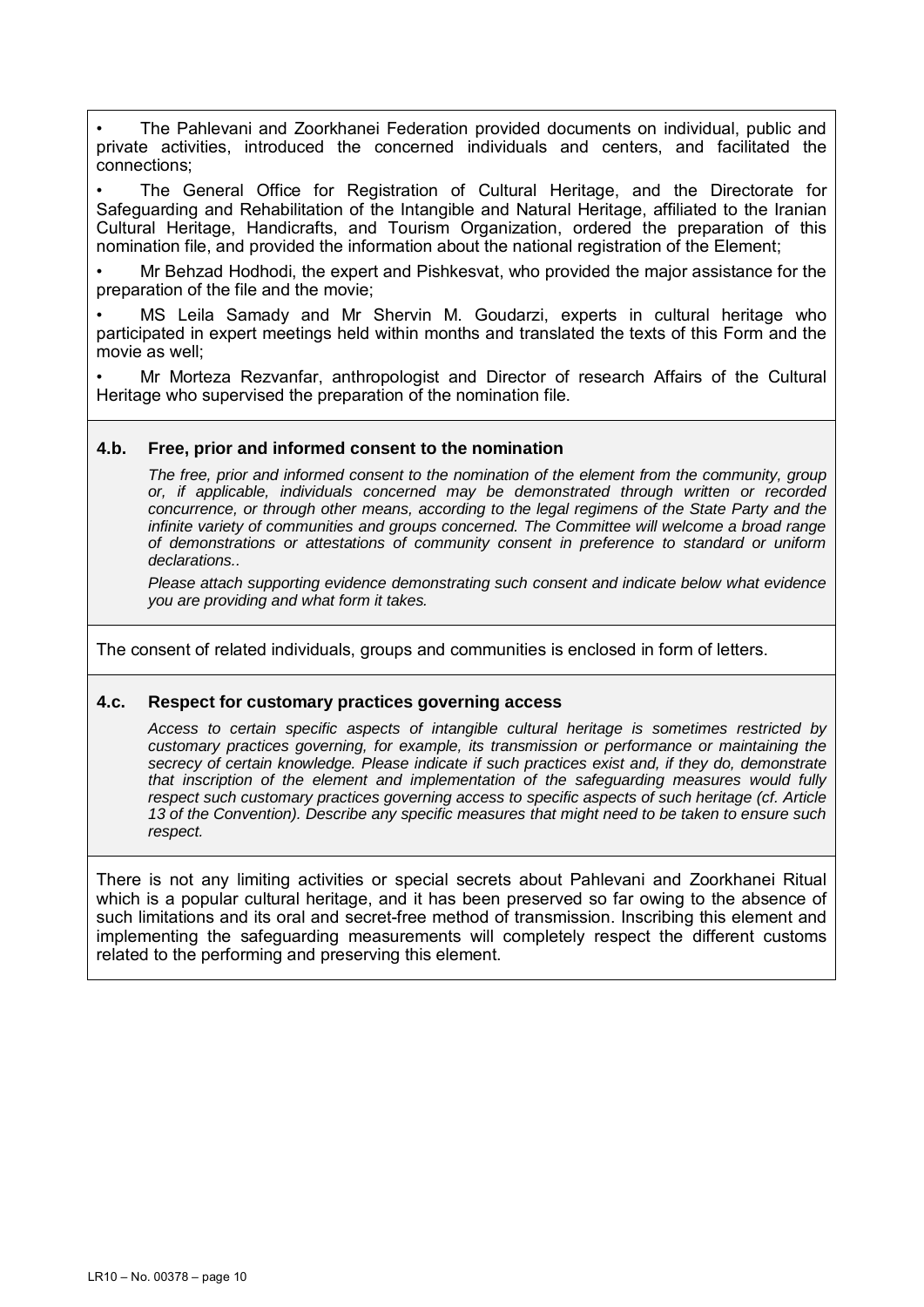#### **5. INCLUSION OF THE ELEMENT IN AN INVENTORY (CF. CRITERION R.5)**

*This section is where the State Party establishes that the nomination satisfies Criterion R.5: "The element is included in an inventory of the intangible cultural heritage present in the territory(ies) of the submitting State(s) Party(ies) as defined in Articles 11 and 12".* 

*Identify the inventory in which the element has been included and the office, agency, organization or body responsible for maintaining that inventory. Demonstrate that the inventory has been drawn up in conformity with Articles 11 and 12, in particular Article 11(b) that stipulates that intangible cultural heritage shall be identified and defined "with the participation of communities, groups and relevant non-governmental organizations" and Article 12 requiring that inventories be regularly updated.* 

*The nominated element's inclusion in an inventory should not in any way imply or require that the inventory(ies) should have been completed prior to nomination. Rather, a submitting State Party may be in the process of completing or updating one or more inventories, but has already duly included the nominated element on an inventory-in-progress.* 

This element was inscribed, under No. 9, on 29 December 2008, on the National Inventory of Iran. The above-mentioned Inventory has been shaped respecting Enforcing By-laws of the Law on Jointing of Iran to the Convention on Safeguarding of the Intangible Cultural Heritage 2003.

In drawing up the By-laws of the Inventory, a Committee of experts in the field of intangible cultural heritage, affiliated to governmental and non-governmental entities was active and the said experts prepared the said By-laws within one and a half years. In the Enforcing By-laws of the Law on Jointing of Iran to the Convention 2003, the related governmental organizations, the concerned communities, social groups and individuals were responsible for identifying, documenting and safeguarding the ICH elements. The ICH Workgroup that comprises representatives of ten governmental organizations supervised the proper observance of the regulations of the Convention 2003, the Enforcing By-laws as well as necessary policy-makings for identification of the heritage and its protection.

The Inventory houses 78 elements and around other 150 elements are being identified and documented and it is expected that the registration practice would be continued to register all national ICH elements.

The official administrator of the Inventory is the Iranian Cultural Heritage, Handicrafts and Tourism Organization (ICHHTO), the General Office for Registration of Cultural, Historical and Natural Properties and the Directorate for Protection and Rehabilitation of Intangible and Natural Heritage under the ICHHTO. The associations of Fans of the Cultural Heritage and local researchers identify, document and introduce the elements for registration/inscription. (Up to now, 2200 elements have been registered on the unofficial Tentative List for the ICH Elements). Subsequently, the collected data shall be submitted to the above-mentioned General Offices (under ICHHTO) for registration and enforcement of the safeguarding collaborations for the element and/or elements in question.

The Pahlevani and Zoorkhei Federations, and The Associations of Morsheds and Association of Pishkesvats have documented and introduced this element for registration among the element(s) on the National Inventory and the Directorate for Protection and Rehabilitation of Intangible and Natural Heritages is responsible for synchronizing the governmental entities, with the non-governmental bodies, groups and individuals, and Ministry of Culture and Islamic Guidance, The Pahlevani and Zoorkhei Federations, and The Associations of Morsheds and Association of Pishkesvats, among others are engaged in safeguarding the element in this particular dossier.

#### **DOCUMENTATION**

# **a. Required and supplementary documentation**

Required documentation provided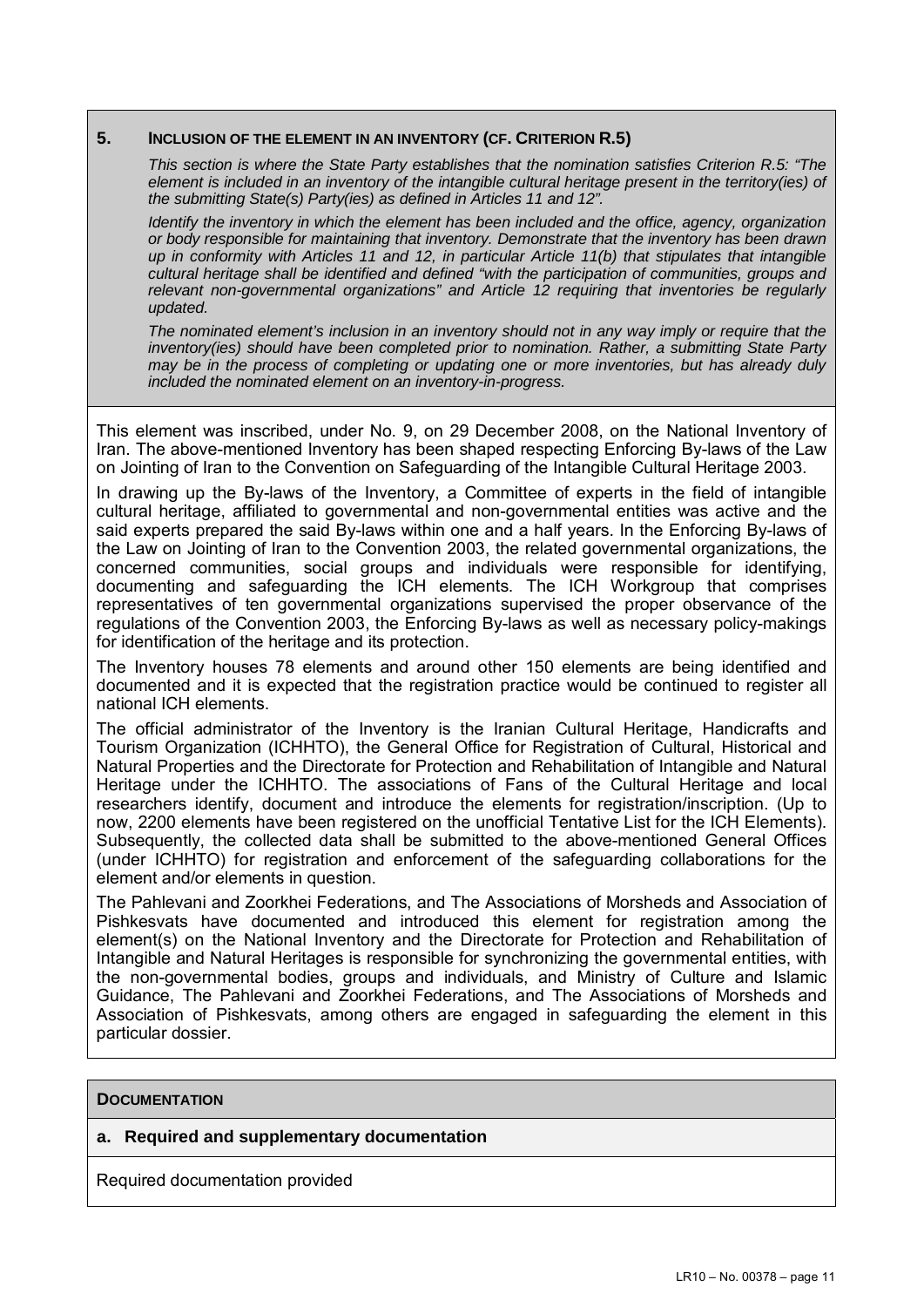# **b. Cession of rights including registry of items**

Required cession of rights provided.

# **c. List of additional resources**

Ensafpour, Gholamreza. History and Culture of Zoorkhaneh. Tehran: Anthropology Research Center,1974

Essay Collection: Survey and Study on Zoorkhanes of Tehran. Anthropology Research Center, 1975

Bahar, Mehrdad. Sociology of Zoorkhanes of Tehran. Anthropology Research Center, 1997.

## **CONTACT INFORMATION**

## **a. Contact person for correspondence**

Dr Yadollah Parmoun

Head, Directorate for Protection and Rehabilitation of Intangible and Natural Heritages Iranian Cultural Heritage, Handicrafts and Tourism Organization,

Address: Iranian Cultural Heritages, Handicrafts and Tourism Organization, Iranian Cultural **Heritage** 

Handicrafts and Tourism Organization

Massoudieh Monument, Ekbatan St.,

Baharestan Sq., Tehran, Iran

Tel: 009821-33918246

E- Mail: yadollahparmoun@yahoo.com

# **b. Competent body involved**

Mr. Masoud Alavian Sadr

Deputy for Preservation

Revitalization and Registration of Heritages,

Iranian Cultural Heritages, Handicrafts and Tourism Organization, Iranian Cultural Heritage,

Handicrafts and Tourism Organization

Massoudieh Monument, Ekbatan St., Baharestan Sq.

Tehran, Iran.

Tel. (+98) 21 – 33111130, 33111133, 33111134, 33111135, 33953006

Fax. (+98) 21 – 33953007

## **c. Concerned community organization(s) or representative(s)**

Iranian Pahlevani and Zoorkhanei Rituals Federation 1<sup>st</sup> floor, No.14, Varzandeh St., South Mofatteh Ave., Thran. Iran Tel: 00982188306288 Fax: 00982188306289 Iranian Morsheds Association

Ground Floor, No.14, Varzandeh St., South Mofatteh Ave., Thran. Iran